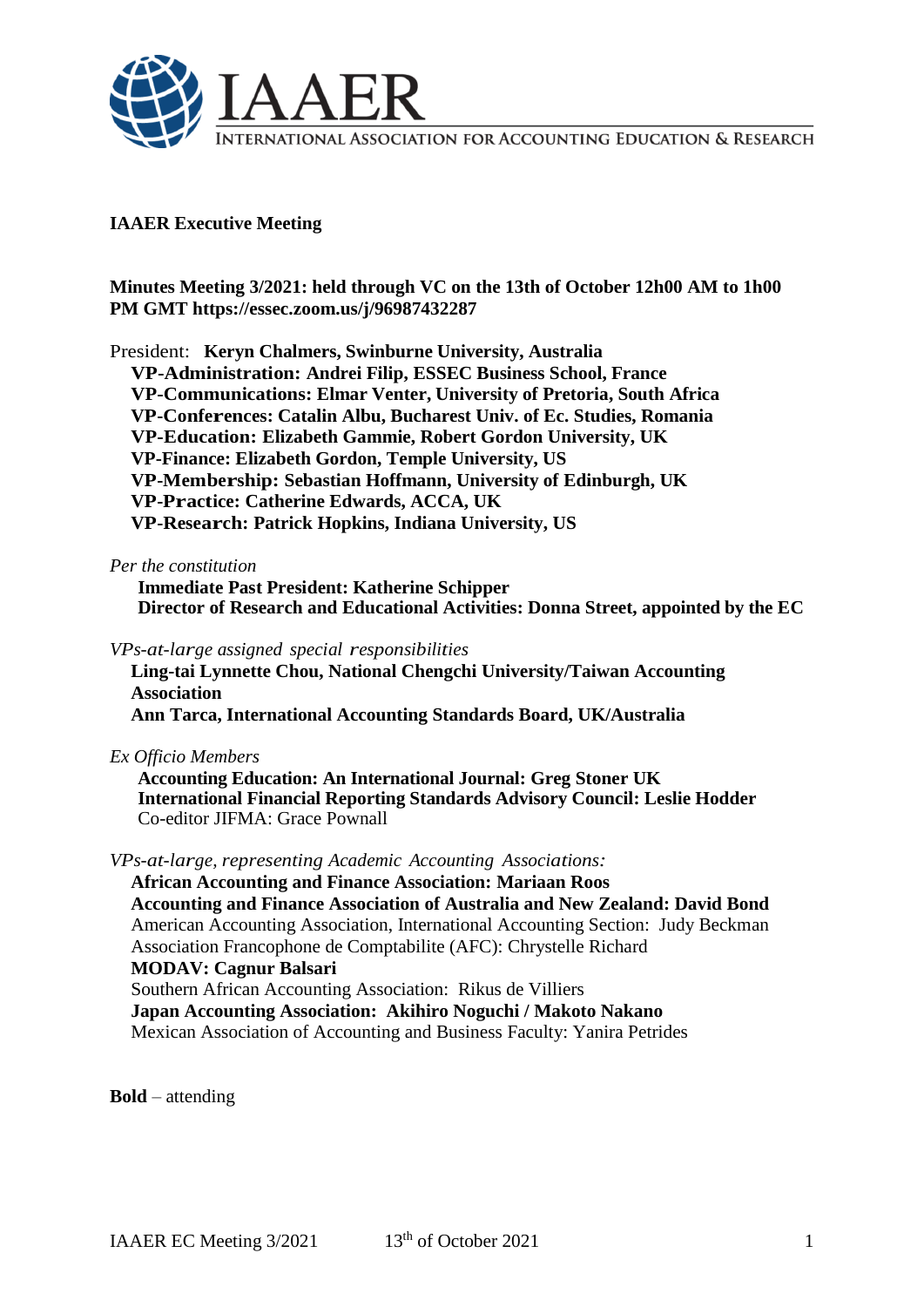

International Association for Accounting Education & Research

| <b>Item</b><br>No. | <b>Item</b>                         | <b>Action</b><br><b>Required</b> | <b>Speaker</b> |
|--------------------|-------------------------------------|----------------------------------|----------------|
|                    | Welcome<br>Update on office bearers | For noting                       | K. Chalmers    |

IAAER President CHALMERS calls the Executive Committee (EC) meeting to order at 12h00 PM, GMT. She welcomes the participants.

| Minutes from the previous<br>meeting – June 2021 (VC) | $\mid$ For approval $\mid$ K. Chalmers |  |
|-------------------------------------------------------|----------------------------------------|--|
|                                                       |                                        |  |

CHALMERS presents the minutes from the 9th of June EC meeting held in conjunction with the AMIS conference (through VC). CHALMERS makes a motion to approve the minutes. The minutes are unanimously approved.

|  | President's Report<br>Update on office bearers<br><b>Advisory Board</b><br>TAA update | For<br>discussion | K. Chalmers |
|--|---------------------------------------------------------------------------------------|-------------------|-------------|
|--|---------------------------------------------------------------------------------------|-------------------|-------------|

CHALMERS goes through the list of action items.

CHALMERS welcomes two newly appointed VP-at-large: Mariaan ROOS representing the African Accounting and Finance Association and Makoto NAKANO representing Japan Accounting Association. They replace Teerooven SOOBAROYEN and Akihiro NOGUCHI respectively, whose terms have ended. CHALMERS also thanks Catherine EDWARDS who is retiring from ACCA. Going forward, Sharon Machado will be ACCA's representative.

CHALMERS informs on the Board of Advisors membership. Several members have retired: Bel Needles, Sid Gray, Murray Wells and Tatiana Krylova. IAAER thanks the retiring members for their significant contributions over many years. The current Board of Advisors are: Chris Arnold - IFAC - Head of SME/SMP and Research, Holger Erchinger - KPMG LLP New York – Acting Chair Board of Advisors, Fabio Frezatti - Dean, School of Economics, Business and Accounting of University of São Paulo (FEA USP), Anne McGeachin IASB - Technical Principal, Martin Hoogendoorn (Erasmus University) and Yoseph Asmelash (UNCTAD). CHALMERS informs on a recent meeting of the Board of Advisors held on the  $12<sup>th</sup>$  of August, 2021. The board will provide guidance on our strategic plan and future development.

CHALMERS invites Lynnette CHOU to update the board on the 2021 IAAER/TAA Joint Conference. The provisional agenda includes several IAAER members who are going to participate at the panels and a key note address by SCHIPPER. The registrations will open soon and all members are invited to participate.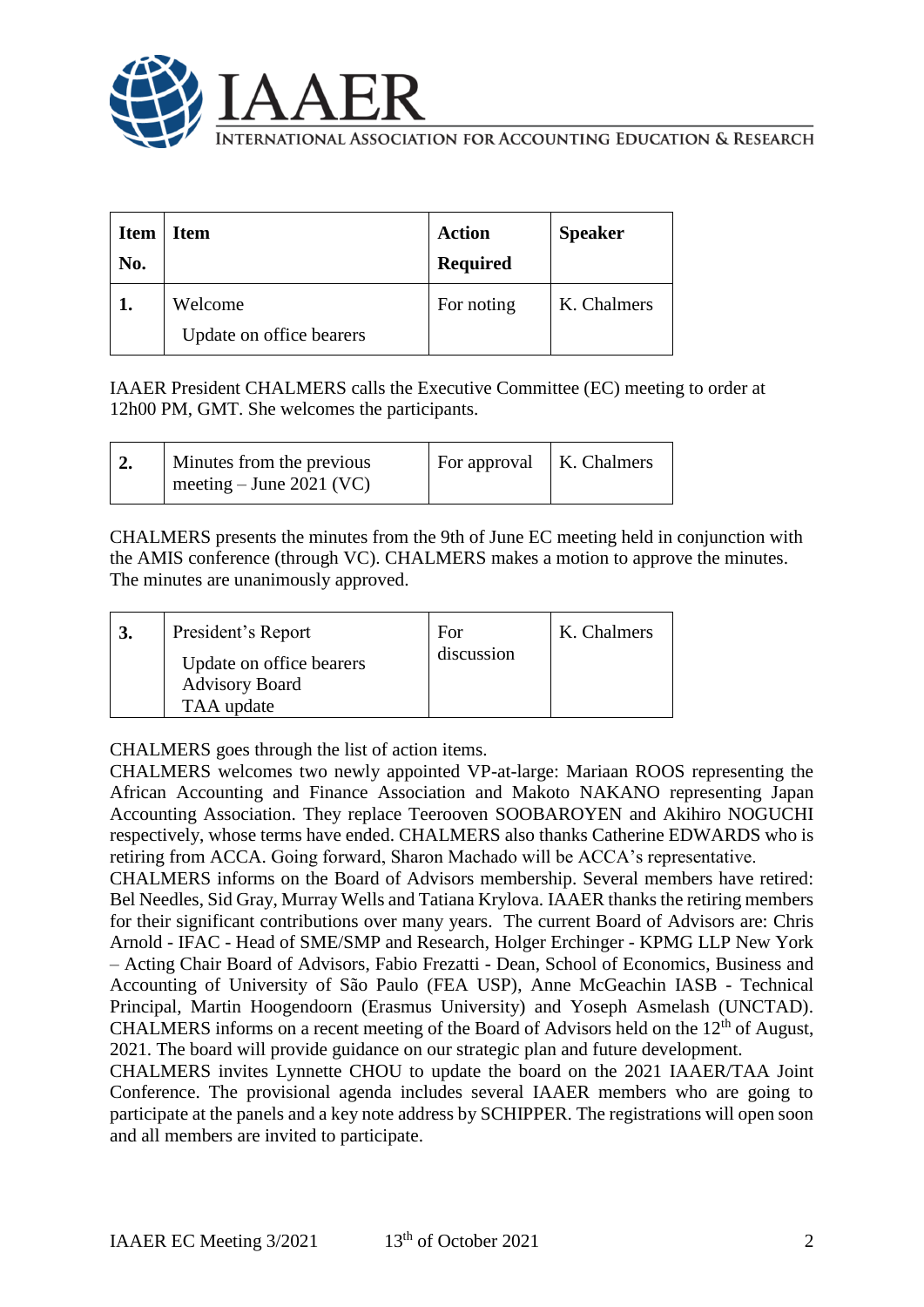

International Association for Accounting Education & Research

| $\overline{\phantom{0}}$<br>т. | ┳<br>For noting | reet<br>້<br><u>.</u> |
|--------------------------------|-----------------|-----------------------|
|--------------------------------|-----------------|-----------------------|

STREET presents the DREA report that has been made available to the EC members.

### *Collaborations with IASB*

IAAER KPMG Grant Program to Inform the IASB: The next (and last) deliverable for Round 7 will be held 3rd quarter 2022. Tarca and Street will soon discuss possible dates now that the IASB is in 'hybrid' meeting mode.

In September, Street and Gordon interviewed new IASB Chair Barckow. A report based on the interview will appear in JIFMA. Barckow made several suggestions for future research streams to inform upcoming PIRs and projects that could potentially inform both the IASB and IAASB, and some that could also inform the IASB's anticipated sister board ISSB. Once the report is completed, Gordon and Street will discuss with Tarca and Hopkins.

## *Collaborations with IAASB*

Current collaborations include

- Simnett and Sachiko Kai will participate on TAA panels
- Marten will attend AFC meeting in Bordeaux
- IAAER and IAASB hosting three joint roundtables in November to gather feedback on the LCE – Less Complex Entities - Exposure Draft. Thanks to executive members who nominated participants. Strong participation is sourced for Europe/Africa and Asia/Oceania. We need more nominees for the Americas. An overview of the roundtables in the form of a comment letter will appear in JIFMA.
- Possible future comment letter Audit Evidence (Exposure Draft anticipated end of 2022)

The next semi-annual meeting is scheduled on November 3rd, 7am-8am New York time

The JIFMA literature review on Technology Transformation (Barr-Pulliam, Brown-Liburd, and Munoko) is targeted for issue 1 of 2022.

### *IAAER ACCA Central and Eastern European Emerging Accounting Scholars Research Workshop, Bucharest (Romania)*

Street will discuss format of 2022 event with C. and N. Albu.

IAAER extends its appreciation to ACCA for its long-term commitment to sponsorship of the workshop.

### *UNCTAD ISAR 2021*

Schipper and Street running preconference workshop. UNCTAD ISAR is considering branding as joint with IAAER. Topic: Impact of covid on financial reporting, nonfinancial reporting and assurance.

### *IAAER Student Assistant*

The contract with the University of Dayton ends in May 2022. An alternative needs to be identified prior to May.